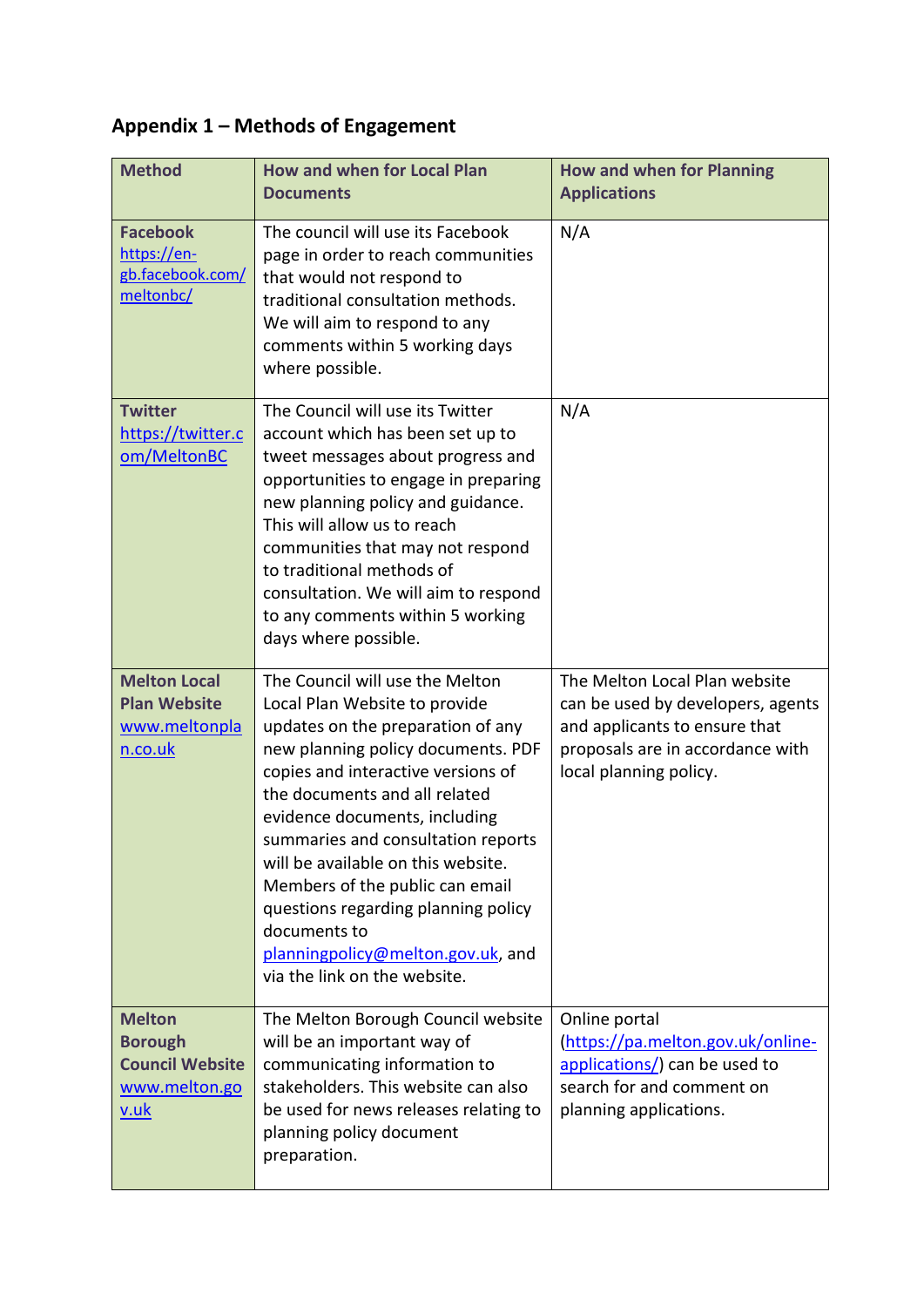| <b>Emails</b>                          | Notifications will be sent to<br>statutory bodies, stakeholders,<br>relevant groups and other<br>individuals and organisations on the<br>consultation database, via email<br>where relevant.                                                                                                                                                                               | Email updates will be sent to all<br>relevant parties including Parish<br>Councils and members of the<br>public who have registered for<br>updates.                                     |
|----------------------------------------|----------------------------------------------------------------------------------------------------------------------------------------------------------------------------------------------------------------------------------------------------------------------------------------------------------------------------------------------------------------------------|-----------------------------------------------------------------------------------------------------------------------------------------------------------------------------------------|
| <b>Letters</b>                         | Where other forms of<br>communication are unavailable,<br>letters will be sent. This will include<br>large print and braille where<br>required.                                                                                                                                                                                                                            | Letters will be sent to neighbours<br>informing them of adjacent<br>planning applications. Letters will<br>also be used where other forms of<br>communication are unavailable.          |
| <b>Local</b><br>newspaper              | Public notices will be placed in the<br>Melton Times, Grantham Journal<br>and Leicester Mercury at the start of<br>any consultation period.<br>Press releases will be prepared to<br>advertise the preparation progress<br>and highlight events in which local<br>people can get involved.                                                                                 | In accordance with statutory<br>requirements certain applications<br>are advertised in the local press,<br>for example Listed Building<br><b>Consent applications</b>                   |
| <b>Deposit points</b>                  | Key documents will be made<br>available to view at the Council<br>Offices and Public libraries, during<br>normal working hours. For wide<br>ranging consultations that affect all<br>parts of the Borough, the Council<br>will try to place documents and<br>make comment forms available at<br>local businesses in the community,<br>e.g. post offices and village shops. | Planning application documents<br>will be made available to view at<br>the Council Offices, during normal<br>working hours if all other<br>methods of communication are<br>unavailable. |
| <b>Workshops</b>                       | Workshops can be a very useful way<br>of engaging with people, and may be<br>carried out at local schools to try to<br>engage young people.                                                                                                                                                                                                                                | Consultations undertaken by<br>developers when requesting pre-<br>application advice may take the<br>form of public workshops.                                                          |
| <b>Online</b><br><b>Questionnaires</b> | Online questionnaires can be used<br>to determine attitudes towards<br>particular issues and options.                                                                                                                                                                                                                                                                      | N/A                                                                                                                                                                                     |
| Public 'drop-in'<br>events             | Will provide a more informal setting,<br>in a variety of locations and times<br>across the Borough, to inform and<br>encourage participation in the<br>preparation of Plan Documents                                                                                                                                                                                       | Consultations undertaken by<br>developers when requesting pre-<br>application advice may take the<br>form of public 'drop-in' events.                                                   |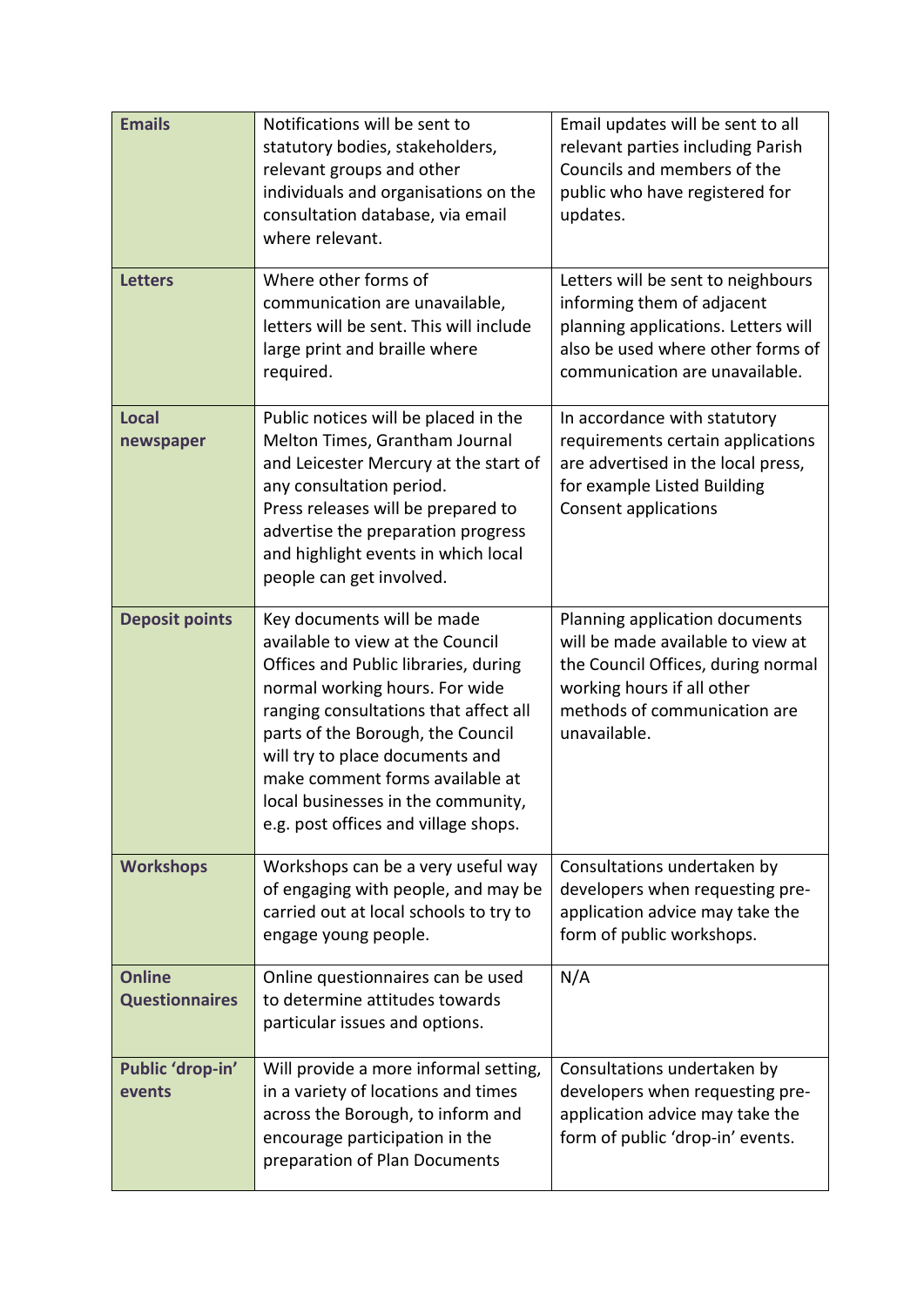# **Appendix 2 – List of potential consultees**

We maintain an extensive list of potential consultees who may have an interest in the planning policy documents that we consult on.

The parties we will consult will include, as appropriate:

Specific consultation bodies:

- Central and local government (including neighbouring local authorities)
- The Secretary of State for Transport (in relation to the Secretary of State's functions with regard to railways and highways)
- Statutory advisory bodies (the Coal Authority, the Environment Agency, English Heritage, and Natural England)
- Parish Councils within or adjacent to Melton Borough
- Infrastructure and utility providers
- Leicestershire Fire and Rescue Service
- East Leicestershire and Rutland Clinical Commissioning Group
- Police authorities operating within or adjacent to Leicestershire

The local community:

- $\bullet$  the general public
- community area partnerships
- resident/community/civic societies and associations
- local businesses and business groups
- charity and voluntary organisations
- under-represented groups within the community
- landowners

The extended community:

- developers and agents
- national interest groups
- general business and industry bodies
- housing bodies
- transport bodies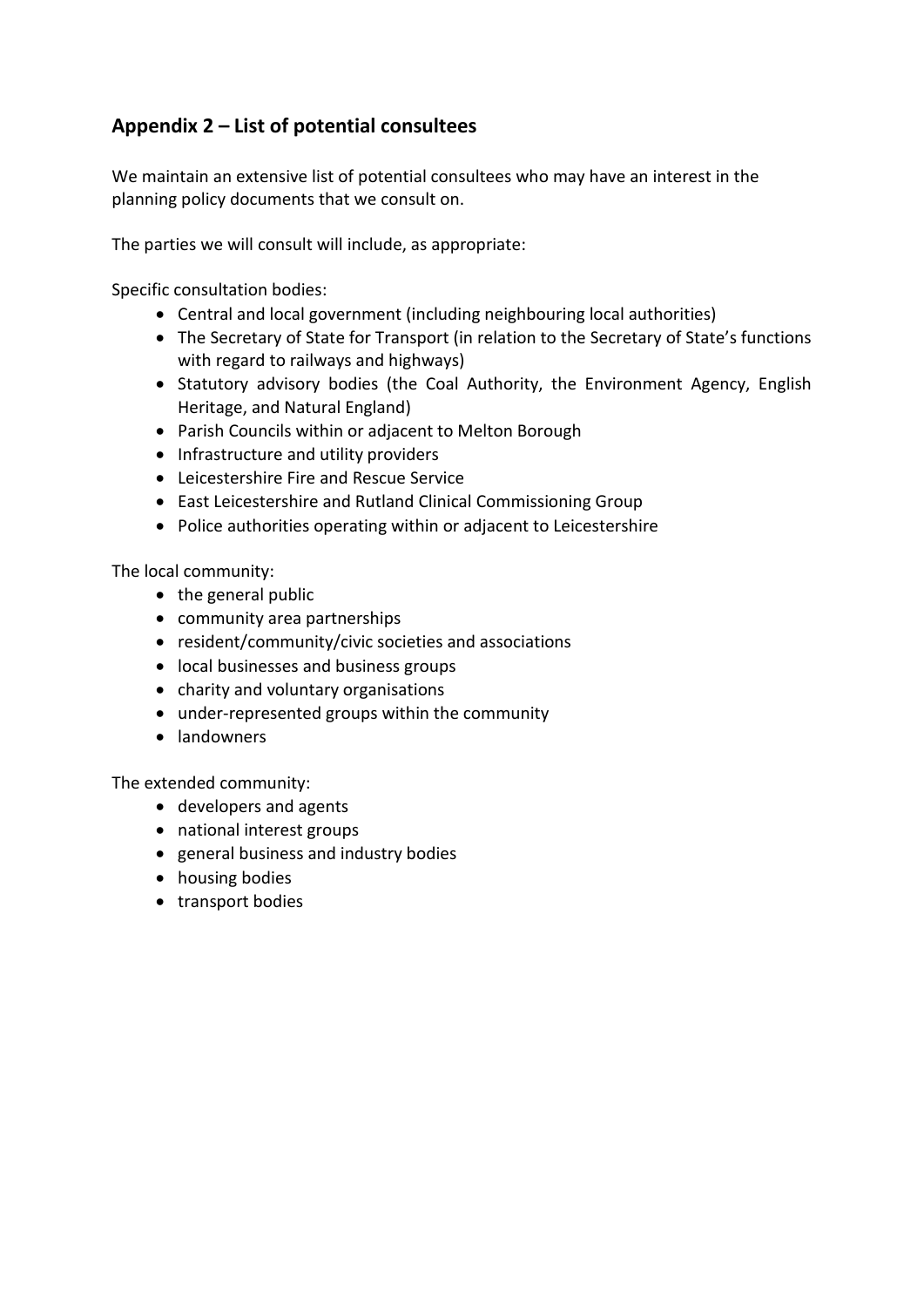# **Appendix 3 – Glossary**

### **AMR – Authority Monitoring Report**

The Authority Monitoring Report will monitor and assess whether Local Plan Policies are being achieved on an annual basis. The AMR will review plan progress against targets and milestones and seek reasons if they are not being met. The Sustainability Appraisal will have specific monitoring requirements and will be useful in developing AMR contextual indicators.

### **DPD – Development Plan Documents**

These documents will be statutory documents and subject to an independent examination by an Inspector. They will undergo rigorous procedures of community involvement and consultation. The recommendations of the examination Inspector will be binding.

### **SA – Sustainability Appraisal**

The Sustainability Appraisal will assess the social, economic and environmental impacts of the policies and proposals of the Local Plan. It is an iterative process that will commence from the outset of any Local Plan review or alteration.

### **SCI – Statement of Community Involvement**

The Statement of Community Involvement is the local authority's strategy on community and stakeholder engagement on all of its planning functions, including new planning policy and guidance, planning applications, and the elements of neighbourhood planning that are within its remit.

#### **SEA – Strategic Environmental Assessment**

A Strategic Environmental Assessment is required under European Union regulations and will assess the environmental impacts of the policies and proposals of any Local Plan review or alteration. It will be incorporated within the **SA** process.

#### **SPD – Supplementary Planning Documents**

Supplementary planning documents elaborate on policies and proposals in the Local Plan and/or national planning policy, providing further guidance on the interpretation and operation of the policy. They do not have development plan status. They will be considered as a material planning consideration and their weight will be reflected by their status. SPDs are likely to take the form of design guides, development briefs and issue or thematic based documents.

## **Stakeholder**

Stakeholders are an authority, organisation or business that has an interest in the use and development of land in the Borough.